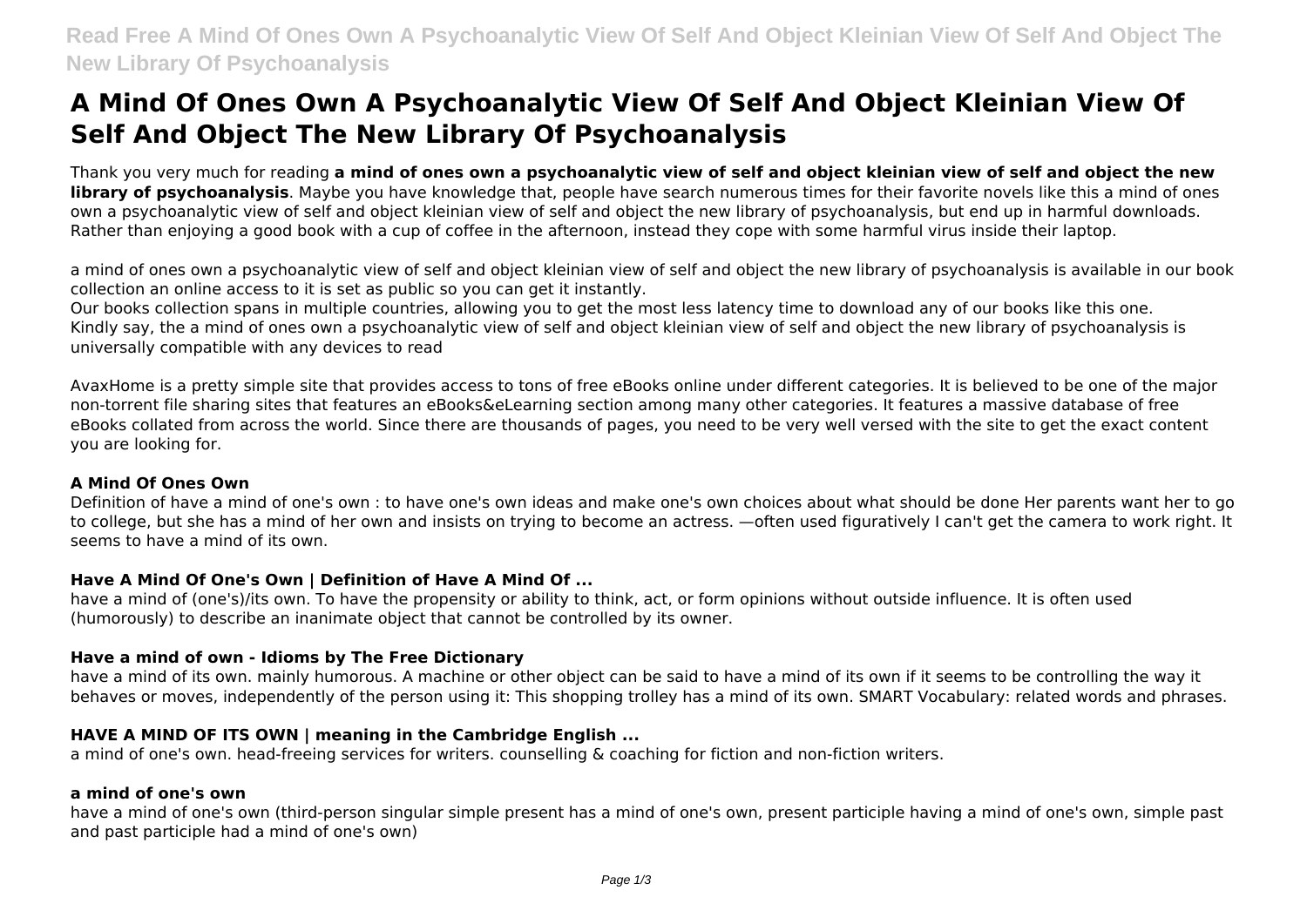# **Read Free A Mind Of Ones Own A Psychoanalytic View Of Self And Object Kleinian View Of Self And Object The New Library Of Psychoanalysis**

#### **have a mind of one's own - Wiktionary**

mind of one s own, have a Idioma. a 1. going to: "I'm a do it like this" 2. of: "I never heard a ya" 3. spoken way of telling -er or -or: "killa, playa, etc..." a babe in arms a baby, a child who is still wet behind the ears Dar was just a babe in arms when we emigrated to Canada.

#### **mind of one s own, have a Idioma, slang phrases - Dictionary**

In A MIND OF ONE'S OWN, featuring artists Atul Bhalla, Anju Dodiya, Atul Dodiya, Nalini Malani, Gigi Scaria, Sudhir Patwardhan, Ranbir Kaleka, Jagannath Panda and Praneet Soi, the logic of suspended realities dominates over the conventions of experience, featuring works tinged with surrealist imaginations and an eclectic array of techniques to represent them.

#### **A World of One's Own | A Mind of One's Own**

Virginia Woolf, giving a lecture on women and fiction, tells her audience she is not sure if the topic should be what women are like; the fiction women write; the fiction written about women; or a combination of the three.Instead, she has come up with "one minor point--a woman must have money and a room of her own if she is to write fiction." She says she will use a fictional narrator whom she ...

#### **A Room of One's Own Summary | GradeSaver**

There are certain states of mind that "seem, even if adopted spontaneously, to be less comfortable than others. In order to keep oneself continuing in them one is unconsciously holding something back, and gradually the repression becomes an effort."

#### **A Room of One's Own: Chapter 6 | SparkNotes**

Welcome to Mind Of My Own At Mind Of My Own we believe that every child should be able to give voice to their lived experience – and be heard. We create fully accessible app s that provide a unique digital solution to advancing universal children's rights; as such we are the only digital tool that comprehensively supports Article 12 of the United Nations Convention on the Rights of the Child (UNCRC).

#### **Mind Of My Own | Making it easier for children and young ...**

A Room of One's Own was fashioned out of a series of lectures that Woolf delivered to groups of students at Cambridge women's' colleges. She addresses these women explicitly and draws on certain assumptions and common knowledge—that they are all learned for example and that they're women—so we immediately have to consider the particularity of the occasion when reading the text.

#### **A Room of One's Own Themes | LitCharts**

The writing is clear and strong, indicative of a free mind, but she later notices he protests "against the equality of the other sex by asserting his own superiority," and this is as destructive an impediment as any; only the androgynous mind can foster "perpetual life" in its reader's mind.

#### **A Room of One's Own Chapters 6 Summary and Analysis ...**

All she knows is that in order to write fiction, "a woman must have money and a room of her own" (1.1). So this essay will be Woolf's attempt to describe how she got to that conclusion. In order to do this, she will make "use of all the liberties and licenses of a novelist," meaning that she'll be making stuff up (1.1).

#### **A Room of One's Own Chapter 1 | Shmoop**

Collecting two book-length essays, A Room of One's Own and Three Guineas is Virginia Woolf's most powerful feminist writing, justifying the need for women to possess intellectual freedom and financial independence. This Penguin Modern Classics edition is edited with an introduction and notes by